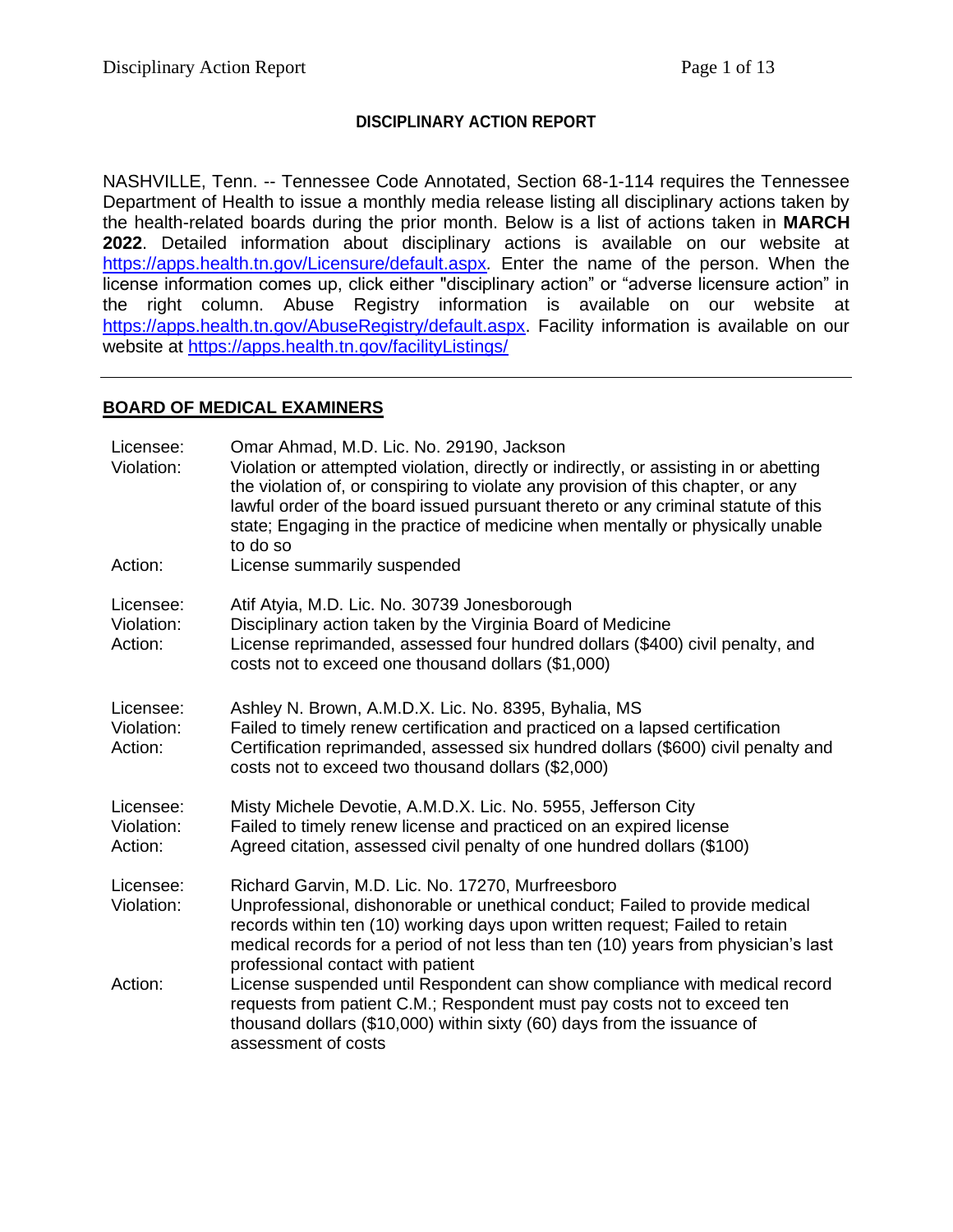| Licensee:<br>Violation:            | Gary Gaston Griffieth, M.D. Lic. No. 48969, Clarksville<br>Failing to submit proof of properly maintaining sufficient continuing education<br>credits                                                                                                                                                                                                                                                                                                                                                                                |
|------------------------------------|--------------------------------------------------------------------------------------------------------------------------------------------------------------------------------------------------------------------------------------------------------------------------------------------------------------------------------------------------------------------------------------------------------------------------------------------------------------------------------------------------------------------------------------|
| Action:                            | License reprimanded, assessed two thousand six hundred dollars (\$2,600) in<br>civil penalties, must complete twenty-six (26) hours of continuing education that<br>he is deficient, to include two (2) hours related to controlled substance<br>prescribing, must complete ten (10) additional continuing education hours in<br>addition to the twenty-six (26) deficient hours and in addition to the continuing<br>education requirement for the current year, and must pay costs not to exceed<br>two thousand dollars (\$2,000) |
| Licensee:<br>Violation:<br>Action: | Matthew Martin Hine, M.D. Lic. No. 45249, Chattanooga.<br>Unprofessional, dishonorable or unethical conduct; Habitual intoxication or<br>personal misuse of any drugs or the use of intoxicating liquors, narcotics,<br>controlled substances, controlled substance analogues or other drugs or<br>stimulants in such a manner as to adversely affect the person's ability to<br>practice medicine; Engaging in the practice of medicine when mentally or<br>physically unable to safely do so<br>License summarily suspended        |
| Licensee:<br>Violation:<br>Action: | Stephanie Resha Jeter, A.M.D.X. Lic. No. 6894, Memphis<br>Failed to timely renew certification and practiced on a lapsed certification<br>Certification reprimanded, assessed one thousand six hundred dollars (\$1,600)<br>civil penalty and costs not to exceed two thousand dollars (\$2,000)                                                                                                                                                                                                                                     |
| Licensee:<br>Violation:<br>Action: | Amanda H. Jurgensen, AMDX. Lic. No. 8115, Goodlettsville<br>Failed to timely renew license and practiced on an expired license<br>Agreed citation, assessed civil penalty of six hundred dollars (\$600)                                                                                                                                                                                                                                                                                                                             |
| Licensee:<br>Violation:<br>Action: | David Ari Lapides, M.D. Lic. No. 62331, Ft Myers, FL.<br>Licensee was the subject of a state or federal indictment for an offense that<br>involves a sexual offense. As such, the Licensee's authority to prescribe<br>Schedule II Controlled Substances was automatically suspended<br>Licensee's authority to prescribe Schedule II Controlled Substances is<br>suspended                                                                                                                                                          |
| Licensee:<br>Violation:            | Randolph M. Lowry, M.D. Lic. No.12162, Alcoa<br>Unprofessional, dishonorable, or unethical conduct; Violation or attempted<br>violation, directly or indirectly, or assisting in or abetting the violation of, or<br>conspiring to violate any provision of this chapter, or any lawful order of the<br>board issued pursuant thereto or any criminal statute of this state                                                                                                                                                          |
| Action:                            | License summarily suspended                                                                                                                                                                                                                                                                                                                                                                                                                                                                                                          |
| Licensee:<br>Violation:            | Kyle David Payne, M.D. Lic. No.49837, Germantown<br>Respondent allowed his licensed practical nurse to access the electronic<br>medical record system under his login and sign off as him on procedure notes.<br>Respondent failed to secure his prescription pads. Additionally, Respondent<br>asked a medical assistant to take an oral drug test for him. His specimen tested<br>positive for oxycodone, and he could not produce a prescription for oxycodone                                                                    |
| Action:                            | Respondent's license was placed on probation until at least March 1, 2026;<br>Respondent must maintain advocacy of the Tennessee Medical Foundation until                                                                                                                                                                                                                                                                                                                                                                            |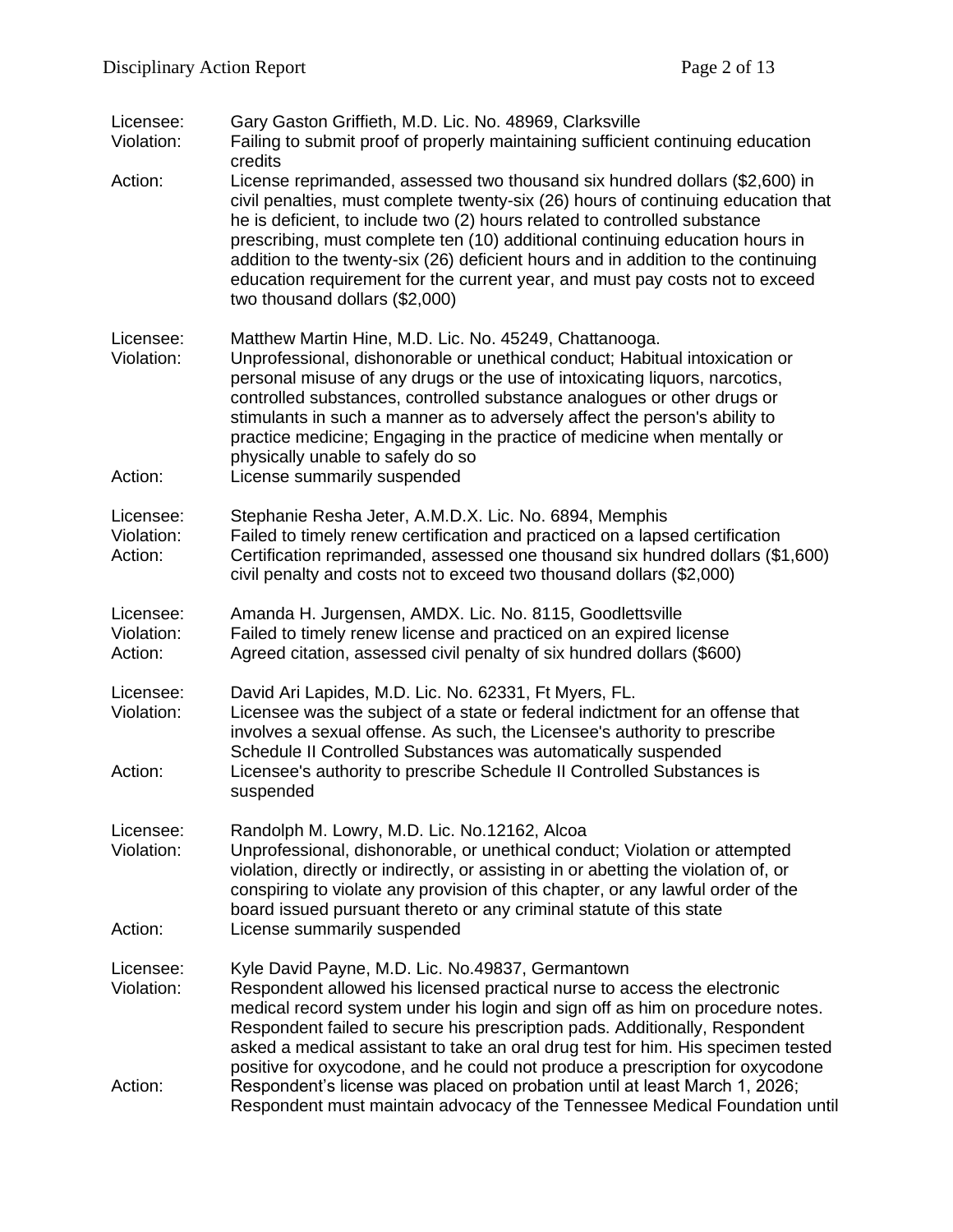at least March 1, 2026, and until his license is no longer on probation. Respondent is restricted from prescribing opioids for twelve (12) months from the effective. During the period of probation and while the Respondent's license remains encumbered, Respondent shall not serve as a supervising/collaborating physician or substitute supervising/collaborating physician. Respondent must take a continuing education course, pay one thousand dollars (\$1,000) in civil penalties, and pay assessed costs

Licensee: Bonnie Fry Randolph, M.D. Lic. No.38270, Franklin

Violation: Respondent served as a supervising/collaborating physician to several advanced practical registered nurses, and Respondent failed to visit their site location at least once every thirty days. Additionally, in three (3) instances, Respondent failed to certify in patient charts that she reviewed the controlled substance prescription written by a physician assistant supervisee

Action: Respondent's license was reprimanded. Respondent is prohibited from serving as a substitute/collaborating physician for one (1) year, and she was assessed a four thousand seven hundred twenty-five dollar (\$4,725) civil penalty and costs

Licensee: Elizabeth Ann Schaller, A.M.D.X, Lic. No. 10144, Franklin Violation: Failed to timely renew certification and practiced on a lapsed certification Action: Certification reprimanded, assessed one thousand six hundred dollars (\$1,600) civil penalty and costs not to exceed two thousand dollars (\$2,000)

Licensee: Nabil Wadie Malek, M.D. Lic. No. 1236, Chattanooga Violation: Failed to properly maintain sufficient continuing education credits Action: Agreed Citation; assessed civil penalty of eighty dollars (\$80)

### **\*Late submission from May 2020**

Licensee: Guyton Shawn Register, M.D. Lic. No.44057, Johnson City Violation: Action in another state Action: License revoked; Respondent must pay costs not to exceed twenty thousand dollars (\$20,000) within sixty (60) days from the issuance of the assessment of costs

### **BOARD FOR PROFESSIONAL COUNSELORS, MARITAL AND FAMILY THERAPISTS AND CLINICAL PASTORAL THERAPISTS**

Licensee: Martha Anderson, L.P.C./M.H.S.P. Lic. No.: 2680, Memphis Violation: Violating the rules and regulations adopted by the board; and Engaging in professional misconduct, unethical or unprofessional conduct, including, but not limited to, willful acts, negligence and conduct likely to deceive, defraud or harm the public or engaged in such conduct Action: License is suspended until a Safe to Practice recommendation is obtained; Upon receipt of Safe to Practice recommendation, suspension will be stayed and license will be placed on probation for not less than one (1) year with terms; Two (2) Type B Civil Penalties in the amount of five hundred dollars (\$500) each, for a total of one thousand dollars (\$1,000); payable within twenty-four (24) months; Costs Not to Exceed one thousand dollars (\$1,000), payable within twenty-four (24) months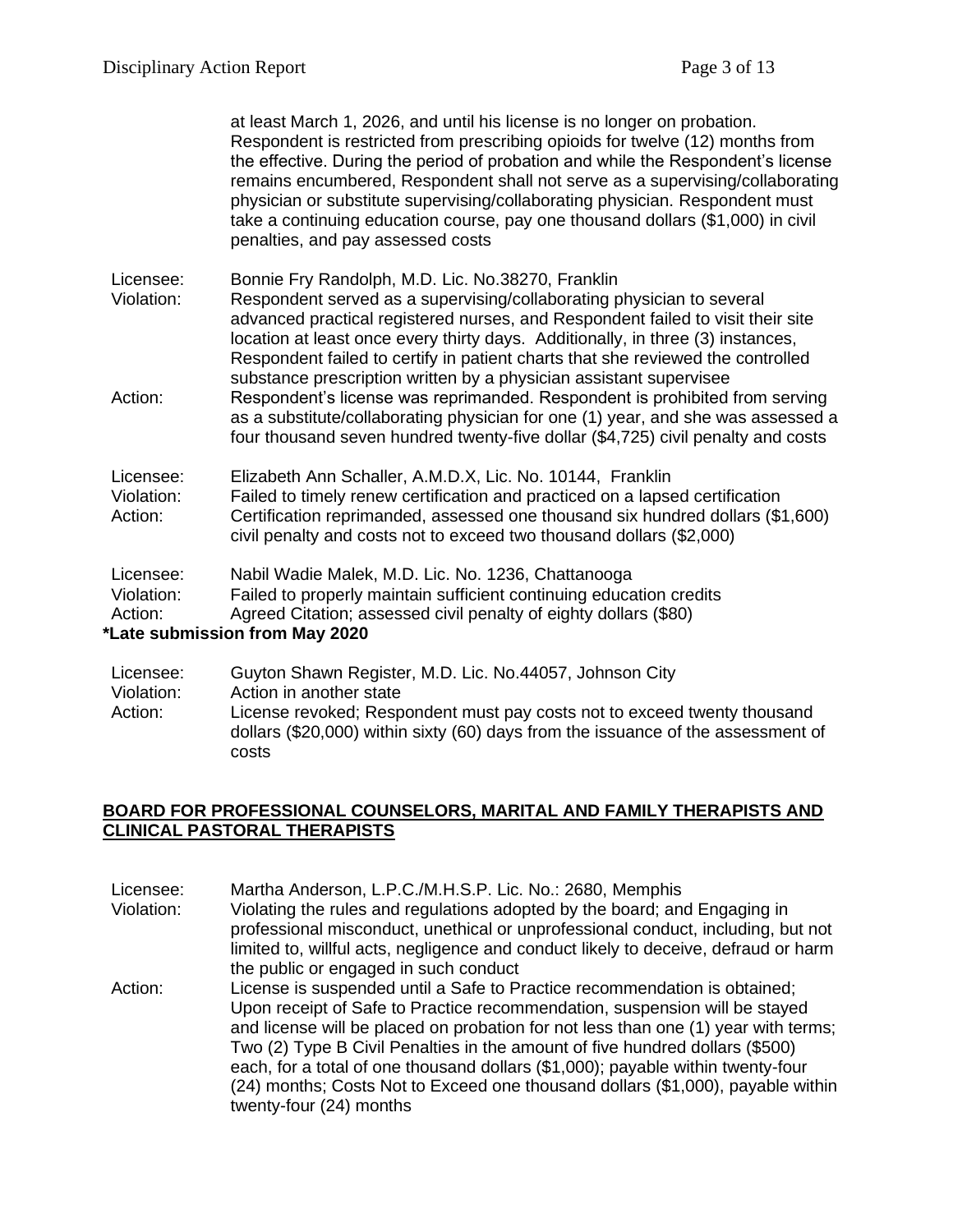| Licensee:<br>Violation:<br>Action: | Jenna Britt, L.P.C./M.H.S.P. Lic. No. 2356, Jackson<br>Violating the rules and regulations adopted by the board<br>License reprimanded; Eight (8) Type C Civil Penalties totaling sixteen hundred<br>dollars (\$1,600), payable within twenty-four (24) months; Costs Not to Exceed<br>one thousand dollars (\$1,000), payable within twenty-four (24) months       |
|------------------------------------|---------------------------------------------------------------------------------------------------------------------------------------------------------------------------------------------------------------------------------------------------------------------------------------------------------------------------------------------------------------------|
| Licensee:<br>Violation:<br>Action: | Justin M. Mickles, L.P.C./M.H.S.P. Lic. No. 4954, Clarksville<br>Violating the rules and regulations adopted by the board<br>License is probated for two (2) years with terms; Costs not to exceed five<br>hundred dollars (\$500), payable within twenty-four (24) months                                                                                          |
| Licensee:<br>Violation:            | Jennifer Zitterkopf, L.P.C./M.H.S.P.-T. Lic. No. 4319, Chattanooga<br>Violating the rules and regulations adopted by the board; and Engaging in<br>professional misconduct, unethical or unprofessional conduct, including, but not<br>limited to, willful acts, negligence and conduct likely to deceive, defraud or harm<br>the public or engaged in such conduct |
| Action:                            | License revoked; One (1) Type A Civil Penalty of \$1,000; five thousand dollars<br>(\$5,000.00), payable within thirty-six (36) months                                                                                                                                                                                                                              |

### **BOARD OF EMERGENCY MEDICAL SERVICES**

| Licensee:<br>Violation:            | Lorrene E. Clark, Paramedic Lic. No. 26068, Athens<br>Performing or attempting emergency care techniques or procedures without<br>proper permission, license, certification, training, medical direction, or otherwise<br>engaging in unethical practices or conduct; Failure to document         |
|------------------------------------|---------------------------------------------------------------------------------------------------------------------------------------------------------------------------------------------------------------------------------------------------------------------------------------------------|
| Action:                            | Reprimand, three (3) year Probation; Pediatric Advanced Life Support (PALS)<br>and Advanced Cardiovascular Life Support (ACLS) courses within six (6) months                                                                                                                                      |
| Licensee:<br>Violation:            | Louis Edward Davis, Paramedic Lic. No. 32805, Mt. Juliet<br>Habitual Intoxication; Performing or attempting emergency care techniques or<br>procedures without proper permission, license, certification, training, medical<br>direction, or otherwise engaging in unethical practices or conduct |
| Action:                            | <b>Voluntary Surrender</b>                                                                                                                                                                                                                                                                        |
| Licensee:<br>Violation:<br>Action: | Hunter Martin, Emergency Medical Responder Lic. No. 23279, Christiana<br><b>Falsification of Documentation</b><br>Nine (9) month suspension                                                                                                                                                       |
| Licensee:<br>Violation:<br>Action: | Joshua Printy, Paramedic Lic. No. 212130, Memphis<br>Gross Malpractice; Unprofessional Conduct; Falsification of Documentation.<br><b>Voluntary Surrender</b>                                                                                                                                     |

### **BOARD OF CHIROPRACTIC EXAMINERS**

Licensee: Allison Jones, C.T.A. Lic. No. 1477, Kingsport<br>Violation: Failed to timely renew license and continued to Failed to timely renew license and continued to practice on an expired license Action: Agreed Citation; assessed civil penalty of five hundred dollars (\$500) *\*Late submission from April 2021*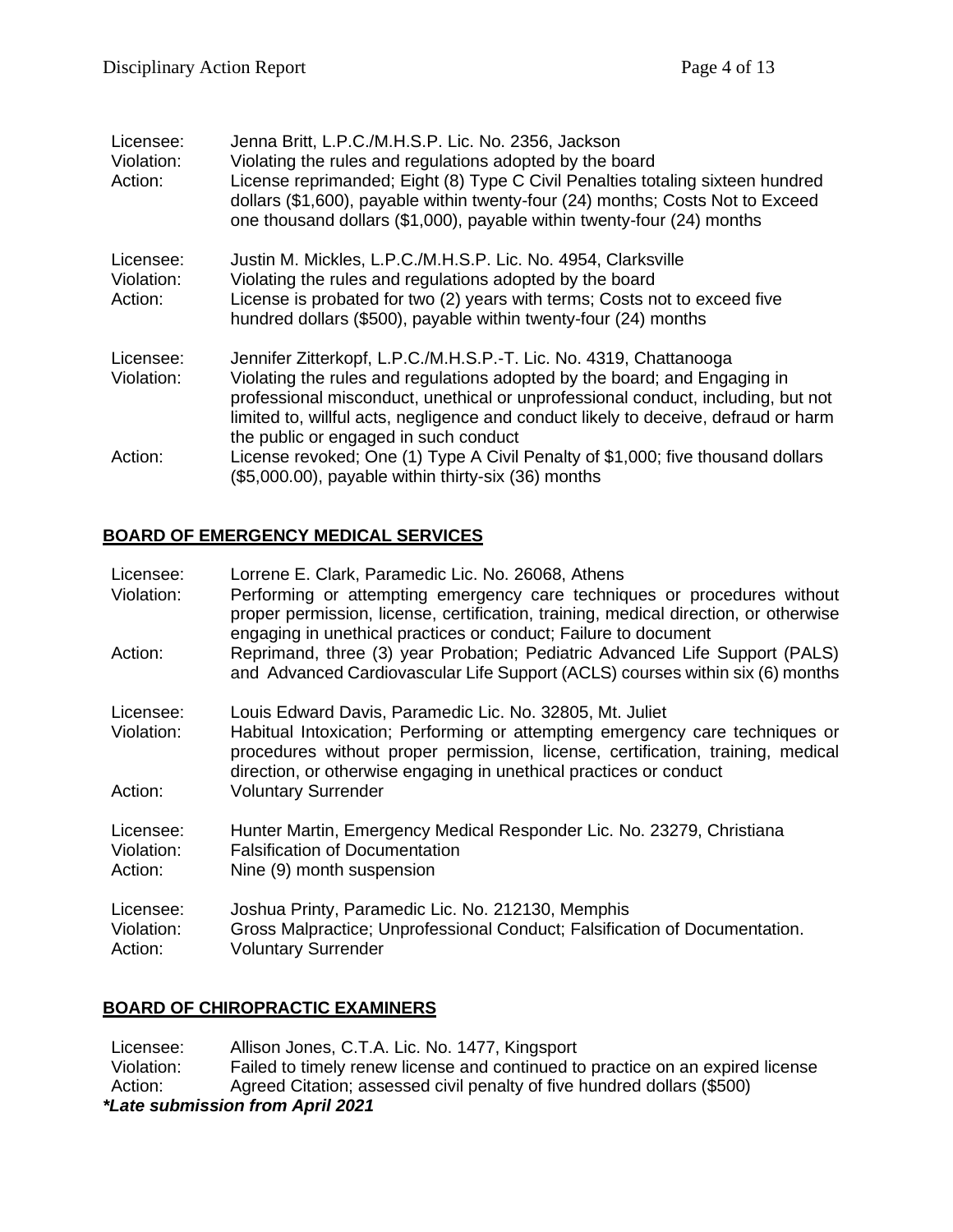| *Late submission from April 2021 |                                                                                |
|----------------------------------|--------------------------------------------------------------------------------|
| Action:                          | Agreed Citation; assessed civil penalty of five hundred dollars (\$500)        |
| Violation:                       | Failed to timely renew license and continued to practice on an expired license |
| Licensee:                        | Shane Michael Wilson, D.C. Lic. No. 1368, Oakland                              |

| Licensee:                        | Michael A. Proetta, D.C. Lic. No. 575, Mount Juliet                            |
|----------------------------------|--------------------------------------------------------------------------------|
| Violation:                       | Failed to timely renew license and continued to practice on an expired license |
| Action:                          | Agreed Citation; assessed civil penalty of one thousand dollars (\$1,000)      |
| *Late submission from April 2021 |                                                                                |

### **BOARD OF OSTEOPATHIC EXAMINERS**

| Licensee:  | Virgil Waid McMillion, D.O. Lic. No. 3982, Morgantown, WV                          |
|------------|------------------------------------------------------------------------------------|
| Violation: | Licensee was the subject of a state or federal indictment for an offense that      |
|            | involves a sexual offense. As such, the Licensee's authority to prescribe Schedule |
|            | II Controlled Substances was automatically suspended                               |
| Action:    | Licensee's authority to prescribe Schedule II Controlled Substances is suspended   |

# **BOARD OF PSYCHOLOGY**

| Licensee:  | David A. Yarian, Psychologist Lic. No. 928, Nashville                  |
|------------|------------------------------------------------------------------------|
| Violation: | Failed to timely renew license and practiced on an expired license     |
| Action:    | Agreed citation, assessed civil penalty of one hundred dollars (\$100) |

# **BOARD OF NURSING**

| Licensee:<br>Violation: | Lorianne T. Courville, R.N. Lic. No. 246550, Ashland City<br>Is guilty of a crime; and Is unfit or incompetent by reason of negligence, habits or<br>other cause                                                                                                                                                                                                                                                                                                                                                                                                   |
|-------------------------|--------------------------------------------------------------------------------------------------------------------------------------------------------------------------------------------------------------------------------------------------------------------------------------------------------------------------------------------------------------------------------------------------------------------------------------------------------------------------------------------------------------------------------------------------------------------|
| Action:                 | License suspended with terms                                                                                                                                                                                                                                                                                                                                                                                                                                                                                                                                       |
| Licensee:<br>Violation: | Benjamin S. Creasman, R.N. Lic. No. 239967, Clarksville<br>Guilty of unprofessional conduct                                                                                                                                                                                                                                                                                                                                                                                                                                                                        |
| Action:                 | License reprimanded; must obtain continuing education hours; assessed civil<br>penalties in the amount of five hundred dollars (\$500)                                                                                                                                                                                                                                                                                                                                                                                                                             |
| Licensee:               | Evelyn T. Crowell, R.N. Lic. No. 47355, Memphis                                                                                                                                                                                                                                                                                                                                                                                                                                                                                                                    |
| Violation:              | Is quilty of unprofessional conduct; Failure to maintain a record for each patient<br>which accurately reflects the nursing problems and interventions for the patient<br>and/or failure to maintain a record for each patient which accurately reflects the<br>name and title of the nurse providing care; Unauthorized use or removal of<br>narcotics, drugs, supplies, or equipment from any health care facility, school,<br>institution or other workplace location; and Performing nursing techniques or<br>procedures without proper education and practice |
| Action:                 | License permanently retired; Costs not to exceed five hundred dollars (\$500),<br>payable within twelve (12) months                                                                                                                                                                                                                                                                                                                                                                                                                                                |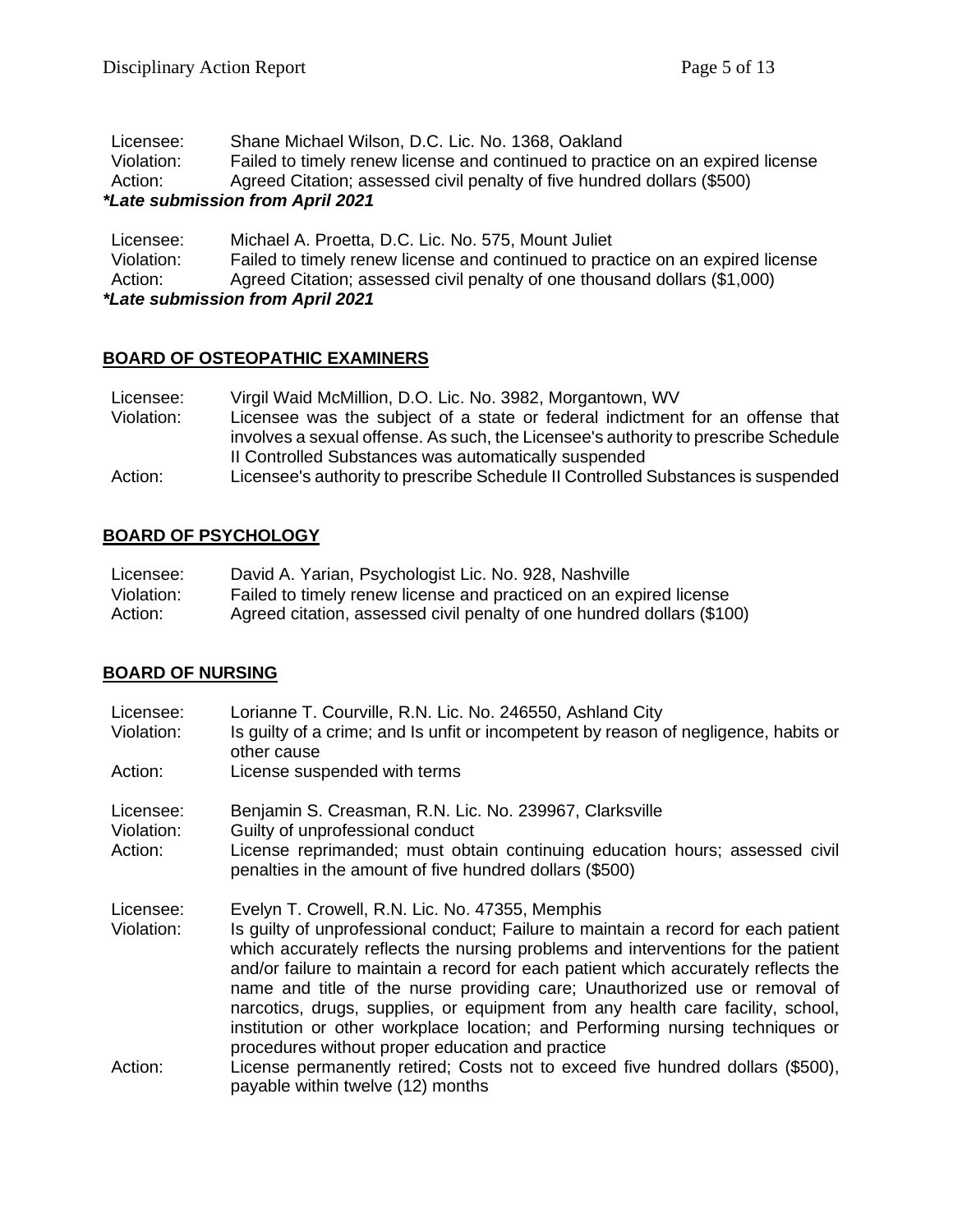Licensee: Deborah Ann Denson, R.N. Lic. No. 131547, Marion

- Violation: Testing positive for any drug on any government or private sector preemployment, or employer-ordered or confirmed drug test; Is guilty of unprofessional conduct; to wit: failure to maintain a record for each patient which accurately reflects the nursing problems and interventions for the patient and/or failure to maintain a record for each patient which accurately reflects the name and title of the nurse providing care; unauthorized use or removal of narcotics, drugs, supplies, or equipment from any health care facility, school, institution or other work place location
- Action: Voluntarily surrender of license to practice nursing in TN and the multistate privilege to practice in any other party state

Licensee: Lashanna M. Dowdle, L.P.N. Lic. No. 77584, Knoxville

Violation: Guilty of a crime; is unfit or incompetent by reason of negligence, habits or other cause; is addicted to alcohol or drugs to the degree of interfering with nursing duties; is guilty of unprofessional conduct

Action: License suspended with terms

Licensee: Braden G. Greer, A.P.R.N. Cert. No. 27832, R.N. Lic. No. 256866, Cordova

- Violation: Is addicted to alcohol or drugs to the degree of interfering with nursing duties; and guilty of unprofessional conduct; to wit: making false or materially incorrect, inconsistent or unintelligible entries in any patient records or in the records of any health care facility, school, institution or other work place location pertaining to the obtaining, possessing or administration of any controlled substance as defined in the Federal Controlled Substances Act; unauthorized use or removal of narcotics, drugs, supplies, or equipment from any health care facility, school, institution or other work place location; and engaging in acts of dishonesty which relate to the practice of nursing
- Action: APRN certificate and RN license suspended with terms; RN suspension stayed; RN license placed on probation for no less than three years to run concurrent with TNPAP; APRN suspension remains
- Licensee: Brittany Mechelle Haines, VA R.N. Lic. No. 1210101, Big Stone Gap, VA Violation: Refusing to submit to a drug test or testing positive for any drug on any government or private sector preemployment or employer-ordered confirmed drug test; is unfit or incompetent by reason of negligence, habits, and other cause; and is guilty of unprofessional conduct; to wit: failure to maintain a record for each patient which accurately reflects the nursing problems and interventions for the patient and/or failure to maintain a record for each patient which accurately reflects the name and title of the nurse providing care; abandoning or neglecting a patient requiring nursing care; making false or materially incorrect, inconsistent or unintelligible entries in any patient records or in the records of any health care facility, school, institution or other work place location pertaining to the obtaining, possessing or administration of any controlled substance as defined in the Federal Controlled Substances Act; and unauthorized use or removal of narcotics, drugs, supplies, or equipment from any health care facility, school, institution or other work place location

Action: Privilege to practice professional nursing in Tennessee summarily suspended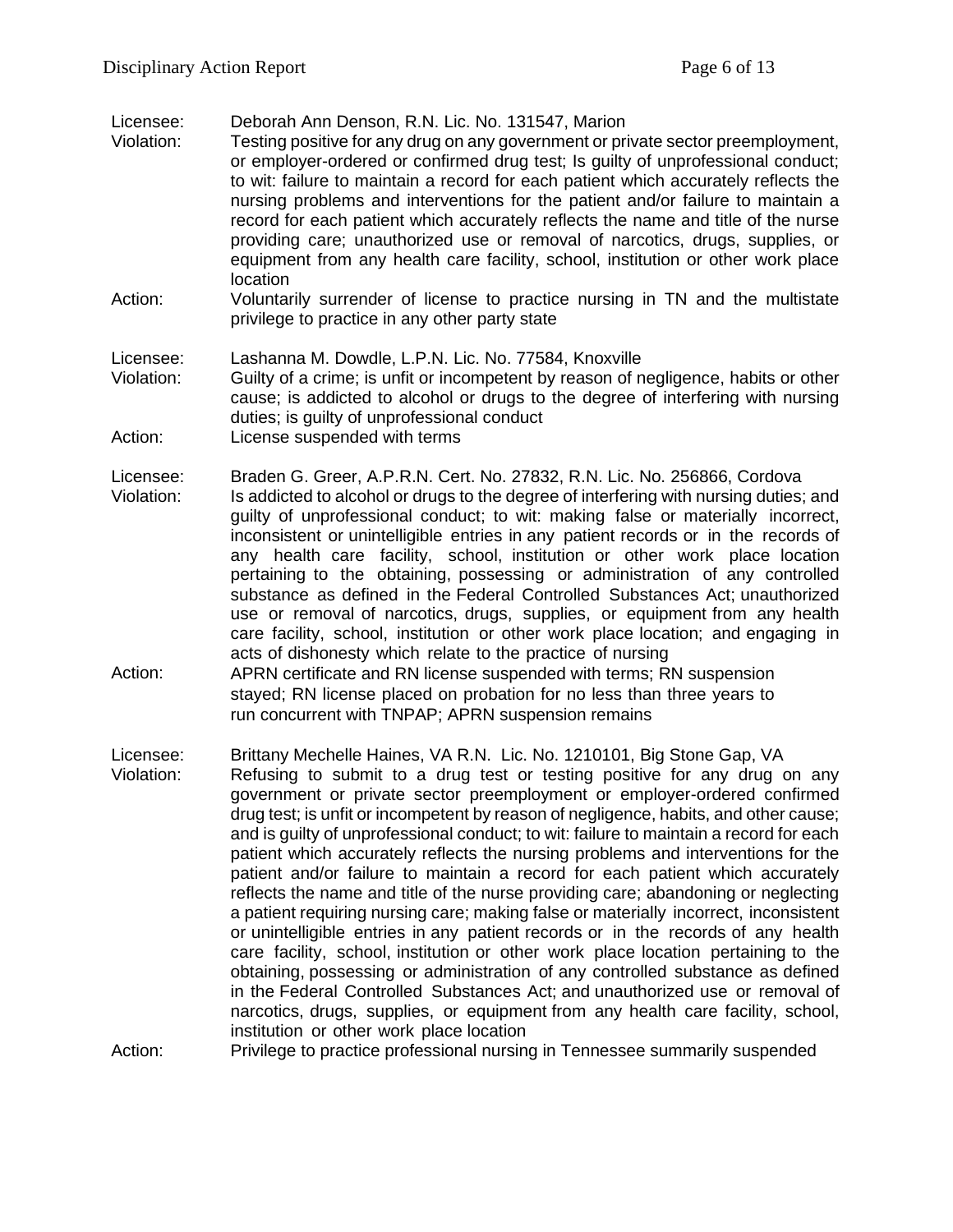Licensee: Reba S. Houston, L.P.N. Lic. No. 60719, Memphis

- Violation: Guilty of unprofessional conduct; to wit: Failure to maintain a record for each patient which accurately reflects the nursing problems and interventions for the patient and/or failure to maintain a record for each patient which accurately reflects the name and title of the nurse providing care; and engaging in acts of dishonesty which relate to the practice of nursing
- Action: License placed on probation for no less than twelve months; must obtain continuing education hours; assessed civil penalties in the amount of two hundred fifty dollars (\$250), plus costs not to exceed two hundred fifty dollars (\$250)

Licensee: Shirley Marie Jacobs, R.N. Lic. No. 115229, Memphis

- Violation: Guilty of unprofessional conduct; to wit: Failure to maintain a record for each patient which accurately reflects the nursing problems and interventions for the patient and/or failure to maintain a record for each patient which accurately reflects the name and title of the nurse providing care; abandoning or neglecting a patient requiring nursing care; and engaging in acts of dishonesty which relate to the practice of nursing
- Action: License placed on probation for no less than one year; must obtain continuing education hours; must pass the EBAS Essay Examination regarding Unprofessional Conduct and Professional Standards; plus costs not to exceed five hundred dollars (\$500)
- Licensee: Lisa Testament McLean, R.N. Lic. No. 71179, Knoxville
- Violation: Guilty of a crime; guilty of unprofessional conduct
- Action: Voluntarily surrender of license to practice nursing in TN and the multistate privilege to practice in any other party state
- Licensee: Evette Michelle Phillips, L.P.N. Lic. No. 86712, Dyersburg
- Violation: Refusing to submit to a drug test or testing positive for any drug on any government or private sector preemployment or employer-ordered confirmed drug test; and guilty of unprofessional conduct
- Action: License suspended with terms; plus costs not to exceed two hundred fifty dollars (\$250)
- Licensee: Joseph Schultz, Jr., R.N. Lic. No. 139592, Knoxville
- Violation: Is guilty of unprofessional conduct; Making false or materially incorrect, inconsistent or unintelligible entries in any patient records or in the records of any health care facility, school, institution or other workplace location pertaining to the obtaining, possessing or administration of any controlled substance as defined in the Federal Controlled Substances Act; Unauthorized use or removal of narcotics, drugs, supplies, or equipment from any health care facility, school, institution or other workplace location; and Engaging in acts of dishonesty which relate to the practice of nursing.
- Action: License suspended with terms

Licensee: Shanna "Lacy" Sherrill, R.N. Lic. No. 127104, Rockwood

Violation: Refused to submit to a drug screen; is unfit or incompetent by reason of negligence, habits or other cause; is guilty of unprofessional conduct, to wit: making false or materially incorrect, inconsistent or unintelligible entries in any patient records or in the records of any health care facility, school, institution or other work place location pertaining to the obtaining, possessing, or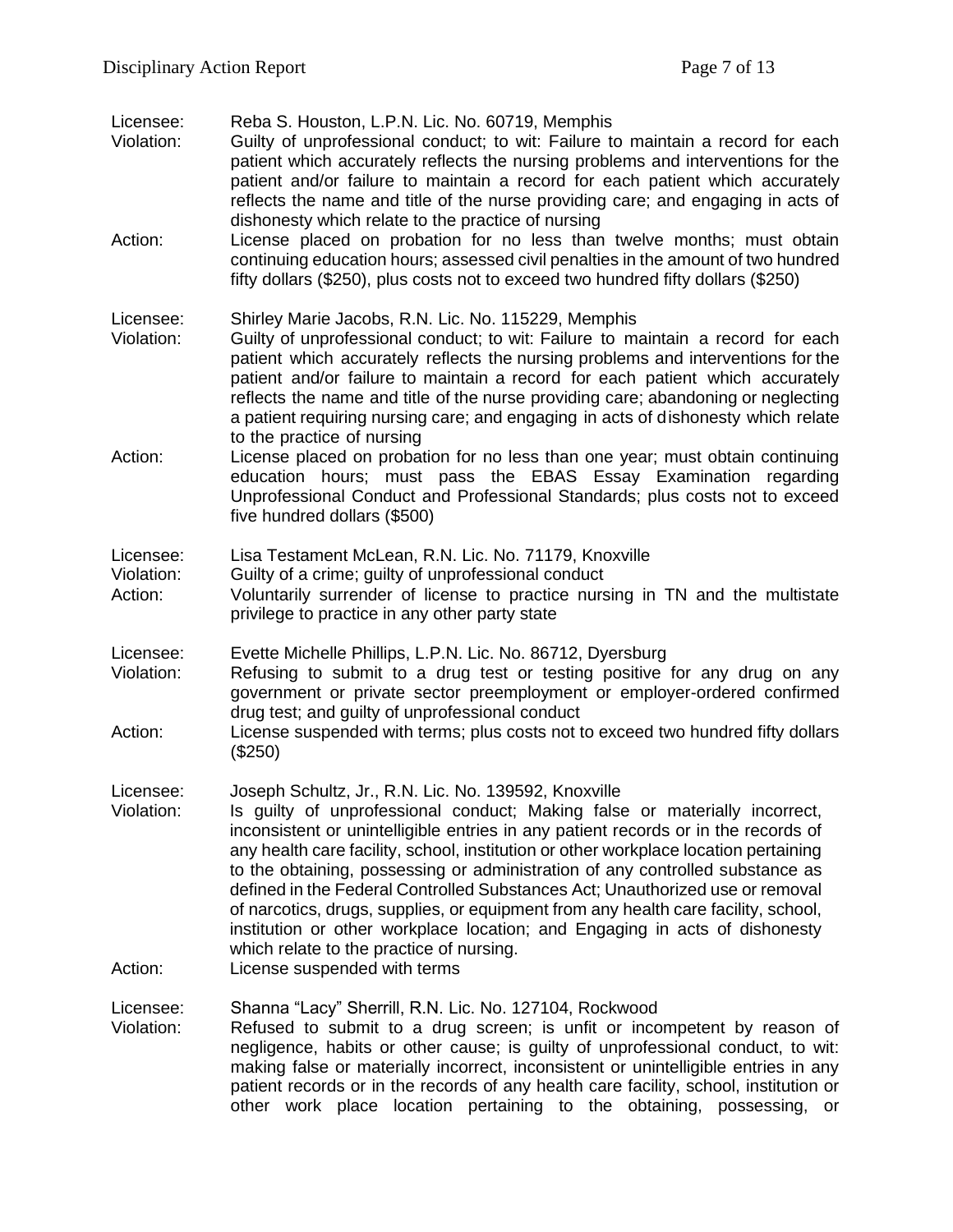administration of any controlled substance as defined in the Federal Controlled Substances Act; unauthorized use or removal of narcotics, drugs, supplies, or equipment from any health care facility, school, institution or other work place location

Action: License suspended with terms

Licensee: Angela Tunnell, L.P.N. Lic. No. 84234, Kingsport

- Violation: Is guilty of unprofessional conduct; Failure to maintain a record for each patient which accurately reflects the nursing problems and interventions for the patient and/or failure to maintain a record for each patient which accurately reflects the name and title of the nurse providing care; and Engaging in acts of dishonesty which relate to the practice of nursing
- Action: License placed on probation; Ten (10) hours of Continuing Education; Costs not to exceed five hundred dollars (\$500), payable within twenty-four (24) months

Licensee: Courtney Darlene West, R.N. Lic. No. 222564, Wildersville

Violation: Discipline in another state; guilty of unprofessional conduct, to wit: failure to maintain a record for each patient which accurately reflects the nursing problems and interventions for the patient and/or failure to maintain a record for each patient which accurately reflects the name and title of the nurse providing care; unauthorized use or removal of drugs, supplies, or equipment from any health care facility; suspension of a license to practice in another state Action: License suspended with terms

### **BOARD OF MASSAGE LICENSURE**

| Licensee:<br>Violation:<br>Action: | All About Faces and Massages, Cond. L.M.E. Lic. No. 5891, Clarksville<br>Guilty of fraudulent, false, misleading, or deceptive advertising or marketing<br>Conditional license granted; assessed civil penalty of one thousand dollars<br>(\$1,000)                                                                                                                                                 |
|------------------------------------|-----------------------------------------------------------------------------------------------------------------------------------------------------------------------------------------------------------------------------------------------------------------------------------------------------------------------------------------------------------------------------------------------------|
| Licensee:<br>Violation:            | Bella Medical Spa, LLC, L.M.E. Lic. No. 1668, Clarksville<br>Operating an establishment on a lapsed license; Has violated any of the<br>provisions of this part of any substantive rule promulgated under the authority<br>of this part.                                                                                                                                                            |
| Action:                            | License reprimanded and placed on probation until October 31, 2022; must<br>pay thirteen (13) Type B civil penalties in the amount of one hundred dollars<br>(\$100) each, representing one such penalty per month that Respondent<br>operated on a lapsed license, for a total civil penalties of one thousand three<br>hundred dollars (\$1,300), plus costs not to exceed two thousand (\$2,000) |
| Licensee:                          | Allison Muriel Buckley, L.M.T. Lic. No. 6295, Jamestown                                                                                                                                                                                                                                                                                                                                             |
| Violation:                         | Has practiced as a licensed massage therapist in an unlicensed massage<br>establishment                                                                                                                                                                                                                                                                                                             |
| Action:                            | License reprimanded; must pay four (4) Type C penalties in the amount of<br>one hundred dollars (\$100) each, representing one such penalty per year or<br>portion of a year in which Respondent worked at massage establishment<br>while establishment license was expired, for a total civil penalty of four                                                                                      |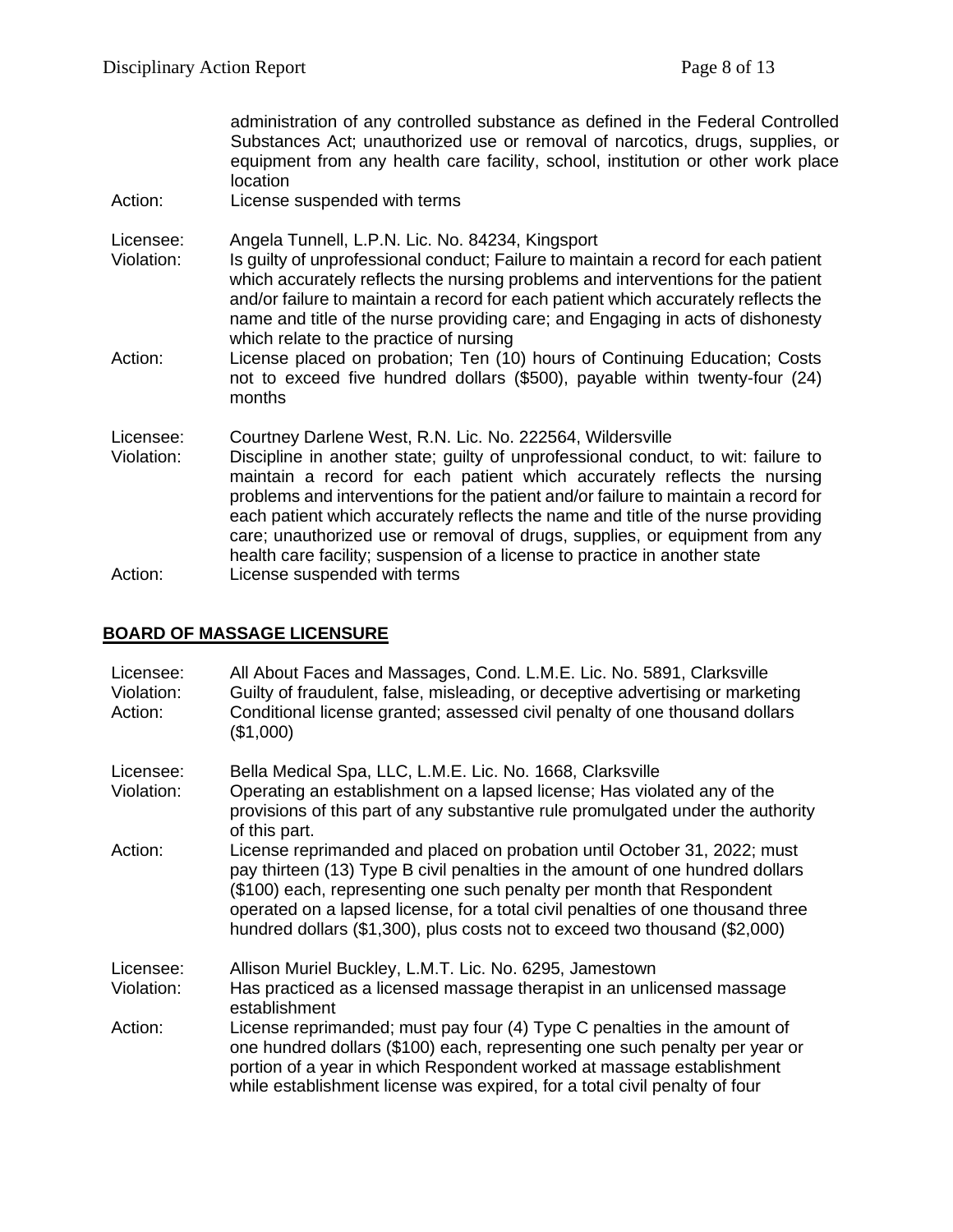hundred dollars (\$400), plus costs not to exceed two thousand dollars (\$2,000)

Licensee: Madison Nicole Cantero, L.M.T. Lic. No. 9163, Dunlap

Violation: Has practiced as a licensed massage therapist in an unlicensed massage establishment; has practiced as a massage therapist on a lapsed license; has violated any of the provisions of this part of any substantive rule promulgated under the authority of this part

Action: License reprimanded; must pay six (6) Type A civil penalties in the amount of one hundred dollars (\$100) each, representing one such penalty per month Respondent practiced on a lapsed license after the three (3) month grace period, and sixty (60) Type A civil penalties in the amount of one hundred dollars (\$100) each, representing each month Respondent practiced in an unlicensed establishment, for a total civil penalty of six thousand six hundred dollars (\$6600), plus costs not to exceed two thousand dollars (\$2,000)

Licensee: Anwar Saeed Diggs, L.M.T. Lic. No. 12907, Watertown

Violation: Action in another state; Is guilty of willful negligence in the practice of massage; has violated any of the provisions of this chapter or any substantive rule promulgated under the authority of this chapter; is guilty of unethical or unprofessional conduct; sexual conduct, sexual activity, or sexualizing behavior involving a client; failure to respect client's boundaries with regard to privacy, disclosure, exposure, emotional expression, beliefs, and autonomy, as well as the client's reasonable expectations of professional behavior Action: License summarily suspended

Licensee: Gary Nicholas Genna, L.M.T. Lic. No. 852, Knoxville

- Violation: Is guilty of willful negligence in the practice of massage; has violated any of the provisions of this chapter or any substantive rule promulgated under the authority of this chapter; is guilty of unethical or unprofessional conduct; failure to utilize proper draping technique; sexual conduct, sexual activity, or sexualizing behavior involving a client; failure to respect client's boundaries with regard to privacy, disclosure, exposure, emotional expression, beliefs, and autonomy, as well as the client's reasonable expectations of professional behavior
- Action: License summarily suspended

Licensee: Gould's Day Spa and Salon Houston Levee, L.M.E. Lic. No. 1990, Collierville Violation: Has operated a massage establishment on a lapse license; has violated any of the provisions of this part of any substantive rule promulgated under the authority of this part

Action: License reprimanded and placed on probation until October 31, 2022; must pay four (4) Type A penalties in the amount of one thousand dollars (\$1000) each, representing one such penalty per year the Respondent operated on a lapsed license, for a total civil penalty of four thousand dollars (\$4000), plus costs not to exceed three thousand dollars (\$3,000)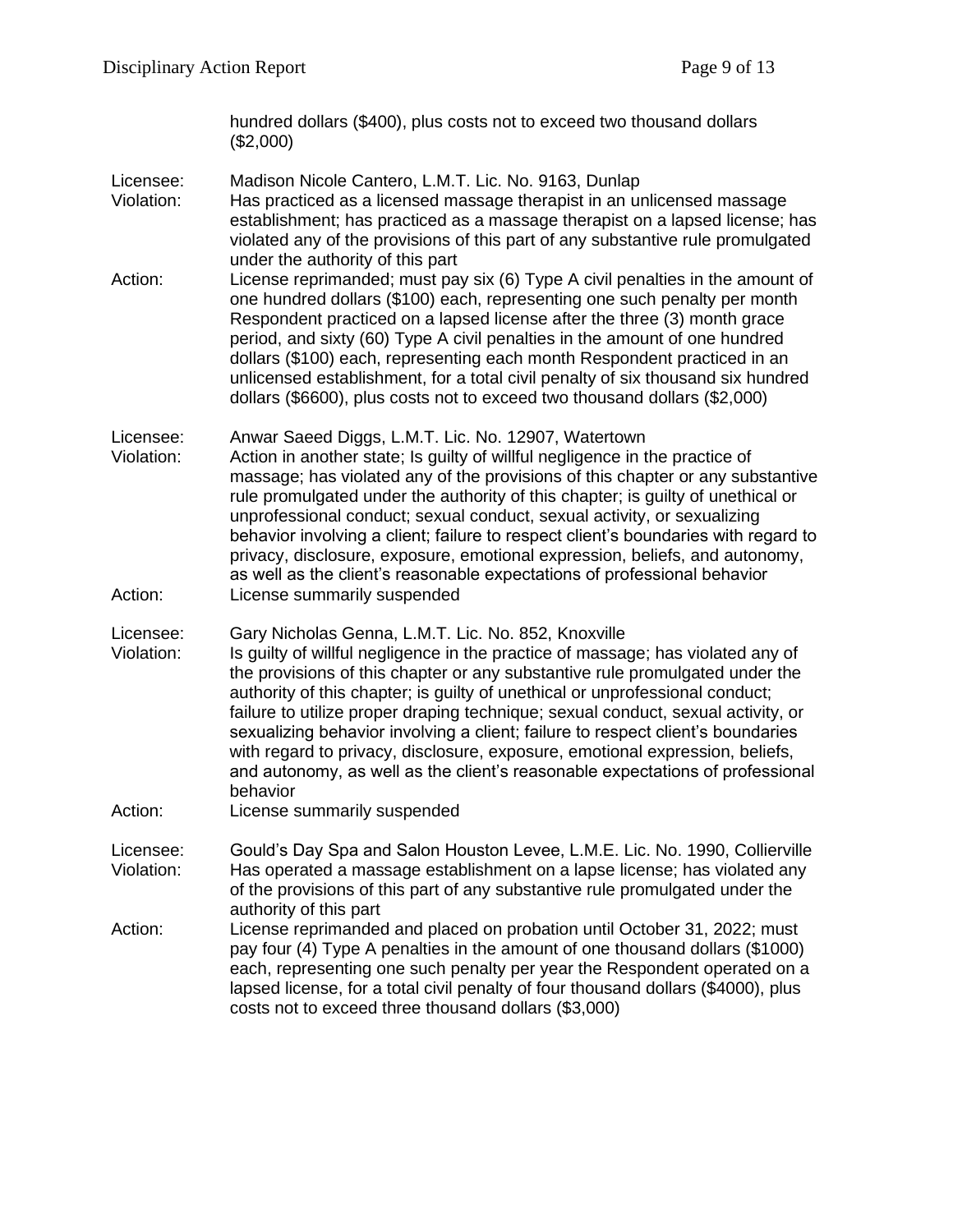| Licensee:<br>Violation: | Sandra Natalie Gwaltney, L.M.T. Lic. No. 2782, Nashville<br>Has practiced as a licensed massage therapist on a lapsed license; has<br>violated any of the provisions of this part or any substantive rule promulgated<br>under the authority of this part                                                                                                                                                                                                                                                                                      |
|-------------------------|------------------------------------------------------------------------------------------------------------------------------------------------------------------------------------------------------------------------------------------------------------------------------------------------------------------------------------------------------------------------------------------------------------------------------------------------------------------------------------------------------------------------------------------------|
| Action:                 | License reprimanded and placed on probation until at least June 30, 2022 and<br>continuing until all fines and civil penalties assessed are paid in full.<br>Respondent shall pay eighteen (18) Type B penalties in the amount of eighty<br>(\$80) dollars each, representing one such penalty per month beyond the first<br>three (3) that Respondent practiced on a lapsed license, for a total civil<br>penalty amount of one thousand four hundred and forty dollars (\$1,440), plus<br>costs not to exceed two thousand dollars (\$2,000) |
| Licensee:<br>Violation: | Tracey Dee Hudson, L.M.T. Lic. No. 2925, Olive Branch, MS<br>Has practiced as a licensed massage therapist in an unlicensed massage<br>establishment                                                                                                                                                                                                                                                                                                                                                                                           |
| Action:                 | License reprimanded; must pay four (4) Type C civil penalties in the amount<br>of one hundred dollars (\$100) each, representing one such penalty per year<br>or portion of year in which Respondent worked at massage establishment<br>while establishment's license was expired, for a total civil penalty of four<br>hundred dollars (\$400), plus costs not to exceed two thousand dollars<br>(\$2,000)                                                                                                                                    |
| Licensee:<br>Violation: | Abigail Elizabeth Kite, L.M.T. Lic. No. 12411, Hendersonville<br>Has practiced as a licensed massage therapist in an unlicensed massage                                                                                                                                                                                                                                                                                                                                                                                                        |
| Action:                 | establishment<br>License reprimanded; must pay one (1) Type C civil penalty in the amount of<br>one hundred dollars (\$100), representing a penalty for practicing at an<br>establishment with an expired license for less than one year, plus costs not to<br>exceed one thousand dollars (\$1,000)                                                                                                                                                                                                                                           |
| Licensee:<br>Violation: | Stacey Ellen Miller, L.M.T. Lic. No. 9804, Olive Branch, MS<br>Has practiced as a licensed massage therapist in an unlicensed massage<br>establishment                                                                                                                                                                                                                                                                                                                                                                                         |
| Action:                 | License reprimanded; must pay four (4) Type C civil penalties in the amount<br>of one hundred dollars (\$100) each, representing one such penalty per year<br>or portion of year in which Respondent worked at massage establishment<br>while establishment license was expired, for a total civil penalty of four<br>hundred dollars (\$400), plus costs not to exceed two thousand dollars<br>(\$2,000)                                                                                                                                      |
| Licensee:<br>Violation: | Sue Lynn Perry, L.M.T. Lic. No. 10157, Millington<br>Has practiced as a licensed massage therapist in an unlicensed massage<br>establishment                                                                                                                                                                                                                                                                                                                                                                                                   |
| Action:                 | License reprimanded; must pay four (4) Type C civil penalties in the amount<br>of one hundred dollars (\$100) each, representing one such penalty per year<br>or portion of year in which Respondent worked at massage establishment<br>while establishment license was expired, for a total civil penalty of four<br>hundred dollars (\$400), plus costs not to exceed two thousand dollars<br>(\$2,000)                                                                                                                                      |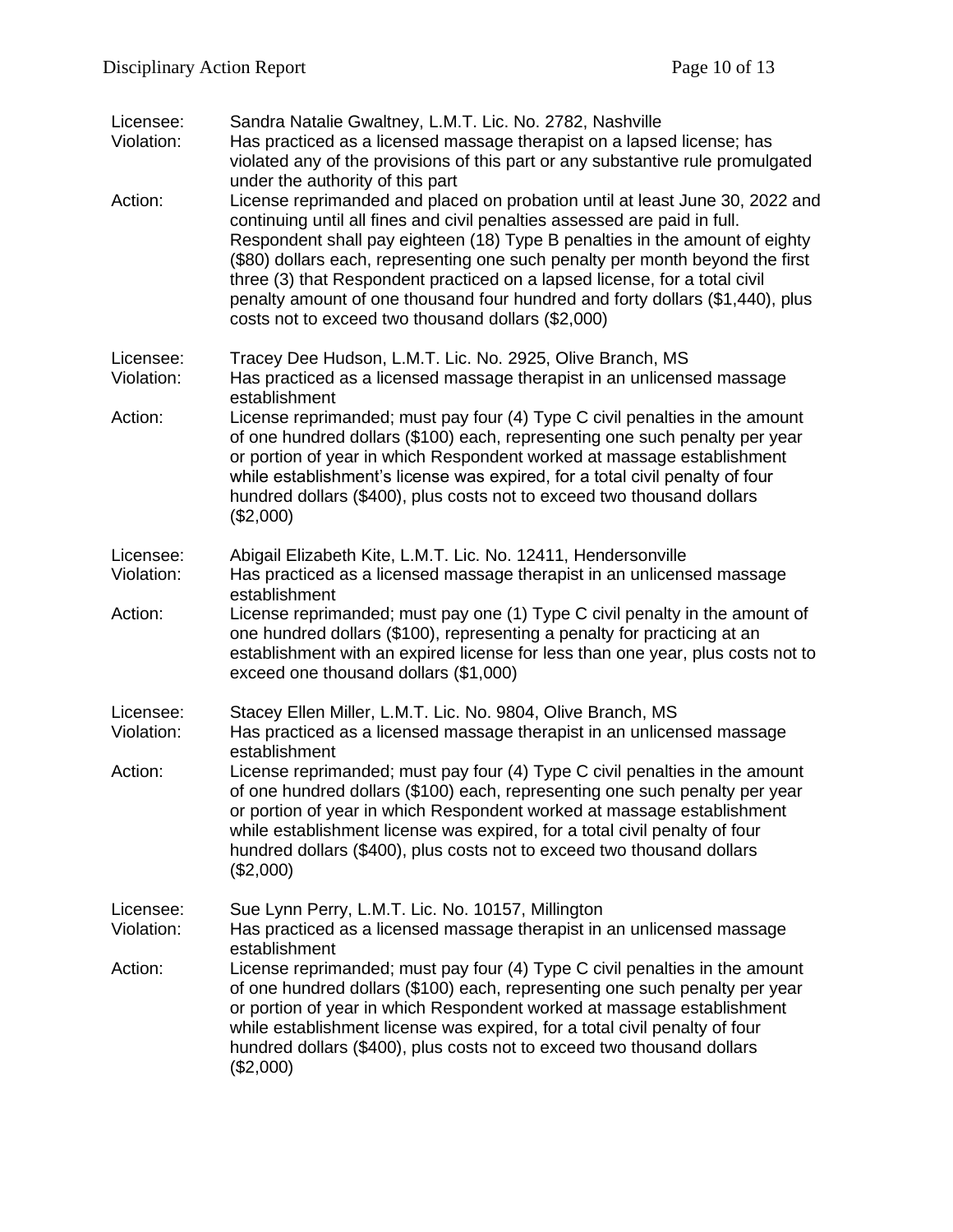| Licensee:  | Chao Wang, L.M.T. Lic. No. 10201, Hendersonville                                   |
|------------|------------------------------------------------------------------------------------|
| Violation: | Guilty of fraud in the practice of massage, or fraud or deceit in the licensee's   |
|            | admission to the practice of massage; has violated any of the provisions of        |
|            | this part of any substantive rule promulgated under the authority of this part; is |
|            | guilty of unethical or unprofessional conduct                                      |
| Action:    | License revoked; assessed costs not to exceed three thousand dollars               |
|            | (\$3,000)                                                                          |

### **BOARD OF PHYSICIAN ASSISTANTS**

Licensee: Thomas Esser, P.A. Lic. No. 995, Maryville

- Violation: Guilty of violating the rules of the board; the commission of unprofessional or unethical conduct; gross malpractice, or a pattern of continued or repeated malpractice, ignorance, negligence or incompetence in the course of practice as a physician assistant; and violating the American Academy of Physician Assistants' Guidelines for Ethical Conduct for the PA Profession, as adopted by the Tennessee Academy of Physician Assistants by becoming sexually involved with patients
- Action: License summarily suspended. Respondent shall cease and desist from practicing as a physician assistant in Tennessee. The suspension shall be effective immediately and shall remain in effect pending proceedings for the formal discipline of Respondent's license

#### **BOARD OF PHYSICAL THERAPY**

| Licensee:<br>Violation:<br>Action: | Laura Marie Adams, P.T. Lic. No. 5871, Johnson City<br>Failure to properly maintain sufficient continuing education credits<br>Agreed Citation; must obtain 4 hours of continuing education; assessed civil<br>penalty of four hundred dollars (\$400)      |
|------------------------------------|-------------------------------------------------------------------------------------------------------------------------------------------------------------------------------------------------------------------------------------------------------------|
| Licensee:<br>Violation:<br>Action: | Lydie Marie Ometto, P.T. Lic. No. 3130, Johnson City<br>Failure to properly maintain sufficient continuing education credits<br>Agreed Citation; must obtain 30 hours of continuing education; assessed civil<br>penalty of three thousand dollars (\$3000) |
| Licensee:<br>Violation:<br>Action: | Nicholas Allen Peterson, P.T.A. Lic. No. 4780, Reagan<br>Failure to properly maintain sufficient continuing education credits<br>Agreed Citation; must obtain 2 hours of continuing education; assessed civil<br>penalty of two hundred dollars (\$200)     |
| Licensee:<br>Violation:<br>Action: | Daniel Alan Snider, P.T. Lic. No. 11140, Knoxville<br>Failure to properly maintain sufficient continuing education credits<br>Agreed Citation; must obtain 2 hours of continuing education; assessed civil<br>penalty of two hundred dollars (\$200)        |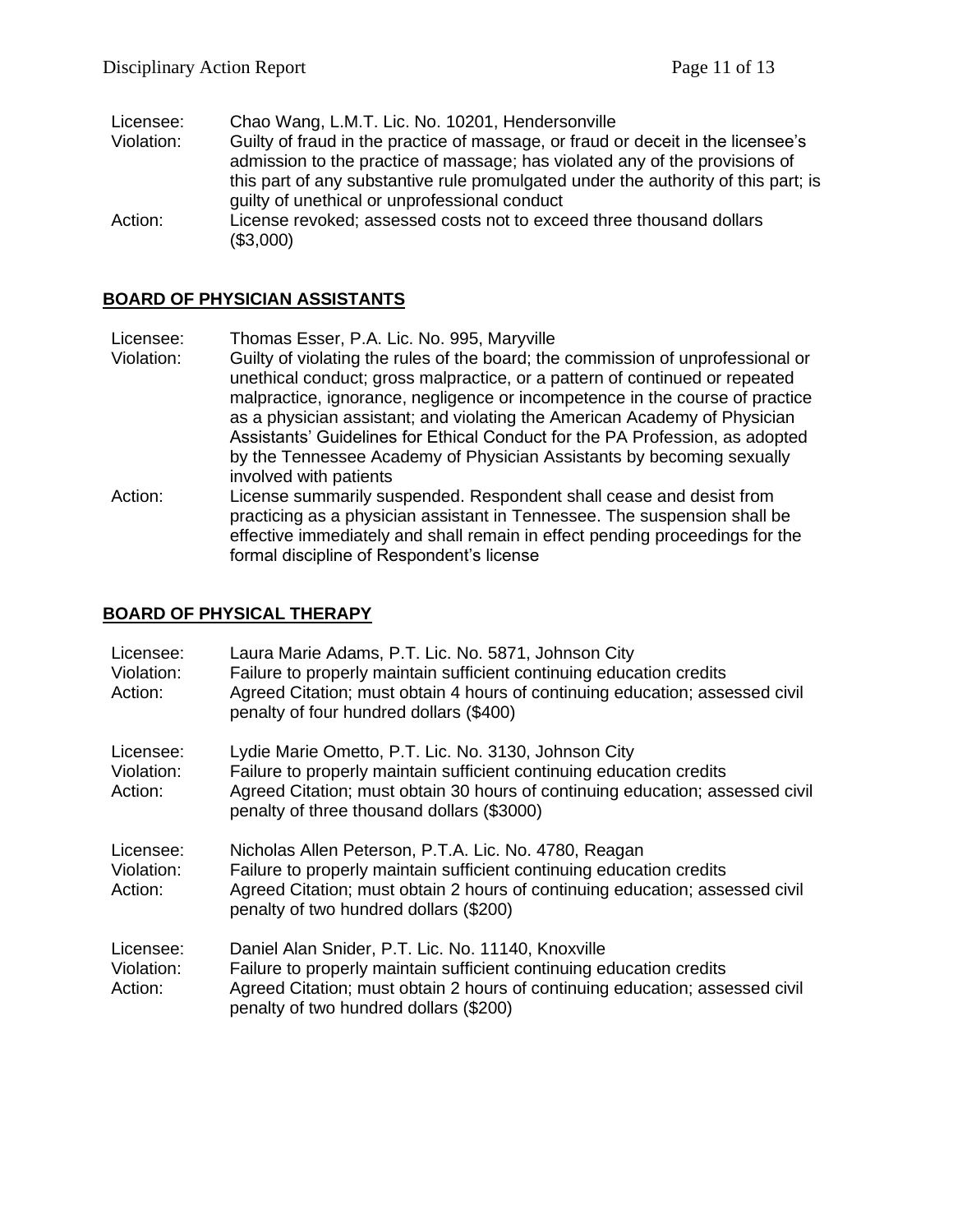# **BOARD OF MEDICAL EXAMINERS' COMMITTEE FOR ACUPUNCTURE**

| Licensee:  | Kathryn Elizabeth Sisson, L.Ac. Lic. No. 312, Maryville                     |
|------------|-----------------------------------------------------------------------------|
| Violation: | Failure to properly maintain sufficient continuing education credits        |
| Action:    | Agreed Citation; must obtain twenty-four and one-half (24.5) hours of       |
|            | continuing education; assessed civil penalty of four hundred ninety dollars |
|            | (\$490)                                                                     |

# **BOARD OF PHARMACY**

| Licensee:  | Alexis Danielle Ballard, R.T. Lic. No. 63685, Ridgely       |
|------------|-------------------------------------------------------------|
| Violation: | Been guilty of unprofessional conduct                       |
| Action:    | License placed on probation                                 |
| Licensee:  | Corey Matthew Bradley, Pharmacist Lic. No. 37710, Nashville |
| Violation: | Failed to comply with a lawful order of the board           |
| Action:    | License suspended then placed on probation for 10 years.    |

# **ABUSE REGISTRY**

| Name:       | Eugene Fischer              |
|-------------|-----------------------------|
| Abuse:      | Abuse                       |
| Profession: | <b>Unlicensed Caregiver</b> |
| Name:       | <b>Tracy Randolph</b>       |
| Abuse:      | Exploitation                |
| Profession: | <b>Unlicensed Caregiver</b> |
| Name:       | Wendell McClain             |
| Abuse:      | Exploitation                |
| Profession: | Unlicensed                  |
| Name:       | Crystal Choc-Tzi            |
| Abuse:      | Abuse                       |
| Profession: | <b>Unlicensed Caregiver</b> |
| Name:       | Kimoniece Ward Quinn        |
| Abuse:      | Neglect                     |
| Profession: | C.N.A. Lic. No. 94905       |
| Name:       | Ronald Mitchell             |
| Abuse:      | Abuse                       |
| Profession: | <b>Unlicensed Caregiver</b> |
| Name:       | <b>Kelly Perales</b>        |
| Abuse:      | Exploitation                |
| Profession: | Unlicensed                  |